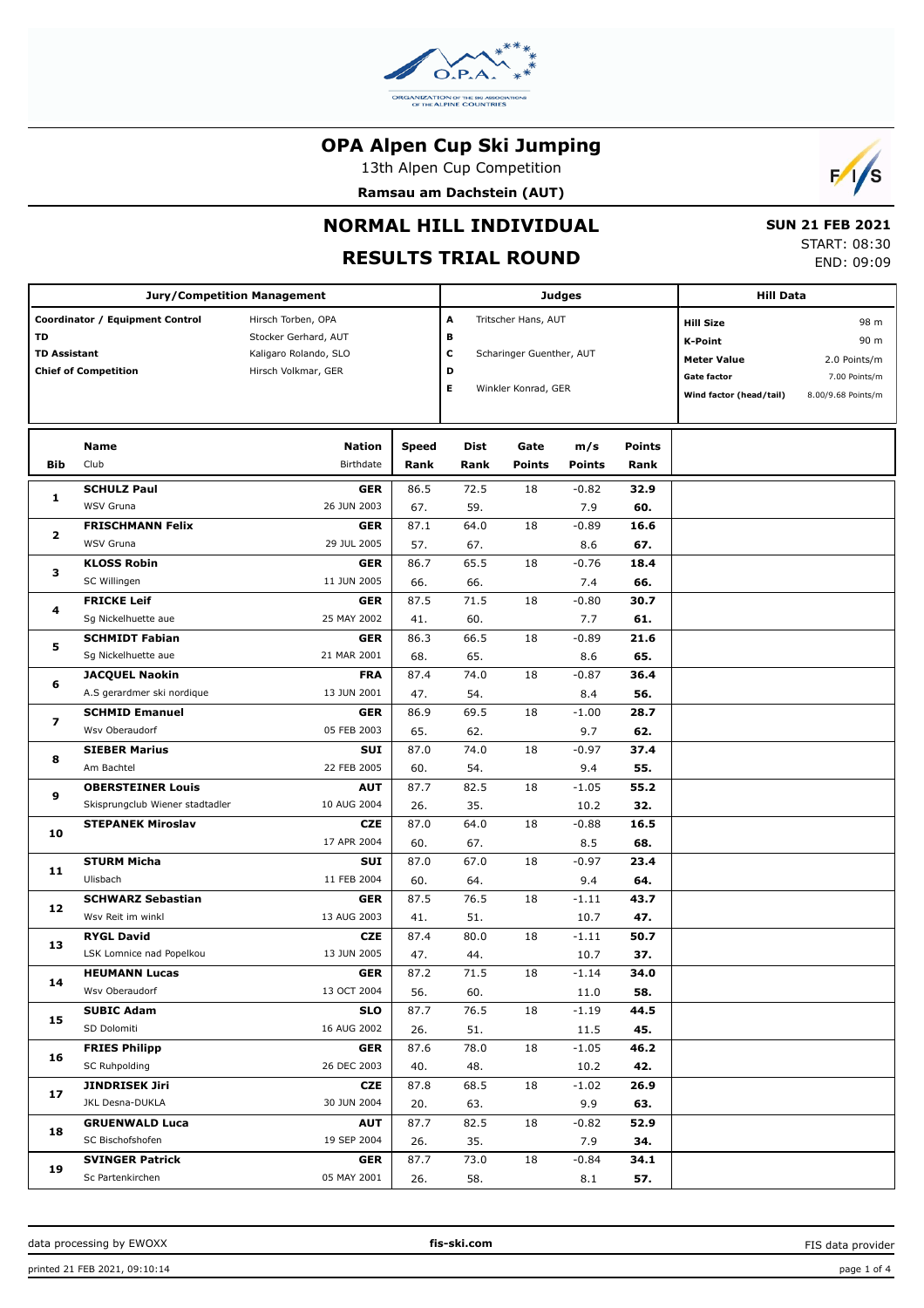

13th Alpen Cup Competition

**Ramsau am Dachstein (AUT)**



### **NORMAL HILL INDIVIDUAL**

# **RESULTS TRIAL ROUND**

|  | <b>SUN 21 FEB 2021</b> |
|--|------------------------|
|  | START: 08:30           |
|  | END: 09:09             |

|     | Name                              | Nation      | <b>Speed</b> | Dist | Gate            | m/s           | <b>Points</b> |  |
|-----|-----------------------------------|-------------|--------------|------|-----------------|---------------|---------------|--|
| Bib | Club                              | Birthdate   | Rank         | Rank | <b>Points</b>   | <b>Points</b> | Rank          |  |
|     | <b>TRUNZ Felix</b>                | SUI         | 88.0         | 74.0 | 18              | $-1.06$       | 38.3          |  |
| 20  | Am Bachtel                        | 20 APR 2006 | 15.          | 54.  |                 | 10.3          | 53.           |  |
|     | <b>BEDENIK Tadej</b>              | <b>SLO</b>  | 87.0         | 74.5 | 18              | $-0.93$       | 38.0          |  |
| 21  | Sk Triglav kranj                  | 08 APR 2005 | 60.          | 53.  |                 | 9.0           | 54.           |  |
|     |                                   |             |              |      |                 |               |               |  |
| 22  | <b>HOYER Eric</b>                 | <b>GER</b>  | 87.9         | 81.5 | 18              | $-0.89$       | 51.6          |  |
|     | Sg Nickelhuette aue               | 31 MAY 2002 | 16.          | 38.  |                 | 8.6           | 36.           |  |
| 23  | <b>PERME Lovro</b>                | <b>SLO</b>  | 87.5         | 85.0 | 18              | $-0.79$       | 57.6          |  |
|     | SD DOLOMITI                       | 08 MAY 2004 | 41.          | 27.  |                 | 7.6           | 26.           |  |
| 24  | <b>KRENEK Filip</b>               | <b>CZE</b>  | 87.7         | 78.5 | 18              | $-0.63$       | 43.1          |  |
|     | TJ Roznov pod Radhostem           | 09 DEC 2005 | 26.          | 47.  |                 | 6.1           | 48.           |  |
| 25  | <b>TEPES Jon</b>                  | <b>SLO</b>  | 87.7         | 77.0 | 18              | $-0.47$       | 38.5          |  |
|     | Sd Dolomiti                       | 12 AUG 2002 | 26.          | 50.  |                 | 4.5           | 52.           |  |
| 26  | <b>KOENIG Tobias</b>              | <b>GER</b>  | 87.7         | 79.5 | 18              | $-0.35$       | 42.4          |  |
|     | Sc Oberstdorf                     | 31 DEC 2001 | 26.          | 46.  |                 | 3.4           | 49.           |  |
| 27  | <b>PERHAB Jakob</b>               | <b>AUT</b>  | 87.9         | 81.5 | 18              | $-0.28$       | 45.7          |  |
|     | Wsv Ramsau                        | 02 APR 2003 | 16.          | 38.  |                 | 2.7           | 44.           |  |
| 28  | <b>KESSELI Juri</b>               | SUI         | 87.8         | 87.0 | 18              | $-0.33$       | 57.2          |  |
|     | SC Einsiedeln                     | 12 SEP 2005 | 20.          | 17.  |                 | 3.2           | 27.           |  |
|     | <b>IMHOF Remo</b>                 | SUI         | 88.1         | 83.5 | 18              | $-0.25$       | 49.4          |  |
| 29  | Einsiedeln                        | 19 NOV 2003 | 10.          | 33.  |                 | 2.4           | 39.           |  |
|     | <b>KYSEL Stepan</b>               | <b>CZE</b>  | 86.3         | 63.0 | 18              | $-0.20$       | 7.9           |  |
| 30  | TJ Dukla Frenstat pod Radhostem   | 20 OCT 2005 | 68.          | 69.  |                 | 1.9           | 69.           |  |
|     | <b>GAY Julien</b>                 | <b>FRA</b>  | 87.3         | 81.0 | 18              | $-0.25$       | 44.4          |  |
| 31  | Sc Nanceen                        | 29 APR 2004 | 55.          | 42.  |                 | 2.4           | 46.           |  |
|     | <b>KAINZNER Jonathan</b>          | <b>AUT</b>  | 88.1         | 80.0 | 18              | $-0.20$       | 41.9          |  |
| 32  | SC Mayrhofen                      | 17 FEB 2005 | 10.          | 44.  |                 | 1.9           | 50.           |  |
|     | <b>BEGRAND Mael</b>               | <b>FRA</b>  | 87.9         | 90.0 | 18              | $-0.42$       | 64.1          |  |
| 33  | PREMANON SKI CLUB                 | 02 APR 2004 | 16.          | 5.   |                 | 4.1           | 14.           |  |
|     | <b>ERNST Elia</b>                 | <b>AUT</b>  | 87.4         | 81.5 | 18              | $-0.31$       | 46.0          |  |
| 34  | SC Fieberbrunn                    | 29 MAR 2004 | 47.          | 38.  |                 | 3.0           | 43.           |  |
|     | <b>REPELLIN Ari</b>               | <b>FRA</b>  | 87.1         | 81.5 | 18              | $-0.41$       | 47.0          |  |
| 35  | Chamonix                          | 18 MAR 2004 | 57.          | 38.  |                 | 4.0           | 41.           |  |
|     | <b>STEINBEISSER Simon</b>         | <b>GER</b>  | 87.8         | 77.5 | 18              | $-0.48$       | 39.6          |  |
| 36  | Sc Ruhpolding                     | 15 APR 2003 | 20.          | 49.  |                 | 4.6           | 51.           |  |
|     | <b>FUSSI Julian</b>               | <b>GER</b>  | 87.0         | 74.0 | $\overline{18}$ |               |               |  |
| 37  | SC Ruhpolding                     | 22 MAY 2005 |              |      |                 | $-0.54$       | 33.2          |  |
|     |                                   | <b>FRA</b>  | 60.          | 54.  |                 | 5.2           | 59.           |  |
| 38  | <b>MILESI Enzo</b><br>S.C nanceen |             | 87.7         | 85.5 | 18              | $-0.61$       | 56.9          |  |
|     |                                   | 08 MAR 2003 | 26.          | 23.  |                 | 5.9           | 28.           |  |
| 39  | <b>ERJAVEC Nace</b>               | <b>SLO</b>  | 87.7         | 84.5 | 18              | $-0.77$       | 56.5          |  |
|     | Ssk Alpina ziri                   | 27 AUG 2002 | 26.          | 28.  |                 | 7.5           | 30.           |  |
| 40  | <b>TRITSCHER David</b>            | <b>AUT</b>  | 87.7         | 88.0 | 18              | $-0.71$       | 62.9          |  |
|     | Wsv Ramsau                        | 30 AUG 2003 | 26.          | 12.  |                 | 6.9           | 16.           |  |
| 41  | <b>CHERVET Jules</b>              | <b>FRA</b>  | 87.4         | 84.0 | 18              | $-0.48$       | 52.6          |  |
|     | CS CHAMONIX                       | 31 DEC 2003 | 47.          | 30.  |                 | 4.6           | 35.           |  |
| 42  | <b>REP Marcel</b>                 | <b>SLO</b>  | 87.4         | 87.0 | 18              | $-0.51$       | 58.9          |  |
|     | Ssd Stol zirovnica                | 12 SEP 2002 | 47.          | 17.  |                 | 4.9           | 23.           |  |
| 43  | <b>TITTEL Adrian</b>              | <b>GER</b>  | 87.8         | 86.5 | 18              | $-0.57$       | 58.5          |  |
|     | SG Nickelhuette Aue               | 21 FEB 2004 | 20.          | 19.  |                 | 5.5           | 24.           |  |

data processing by EWOXX **fis-ski.com**

FIS data provider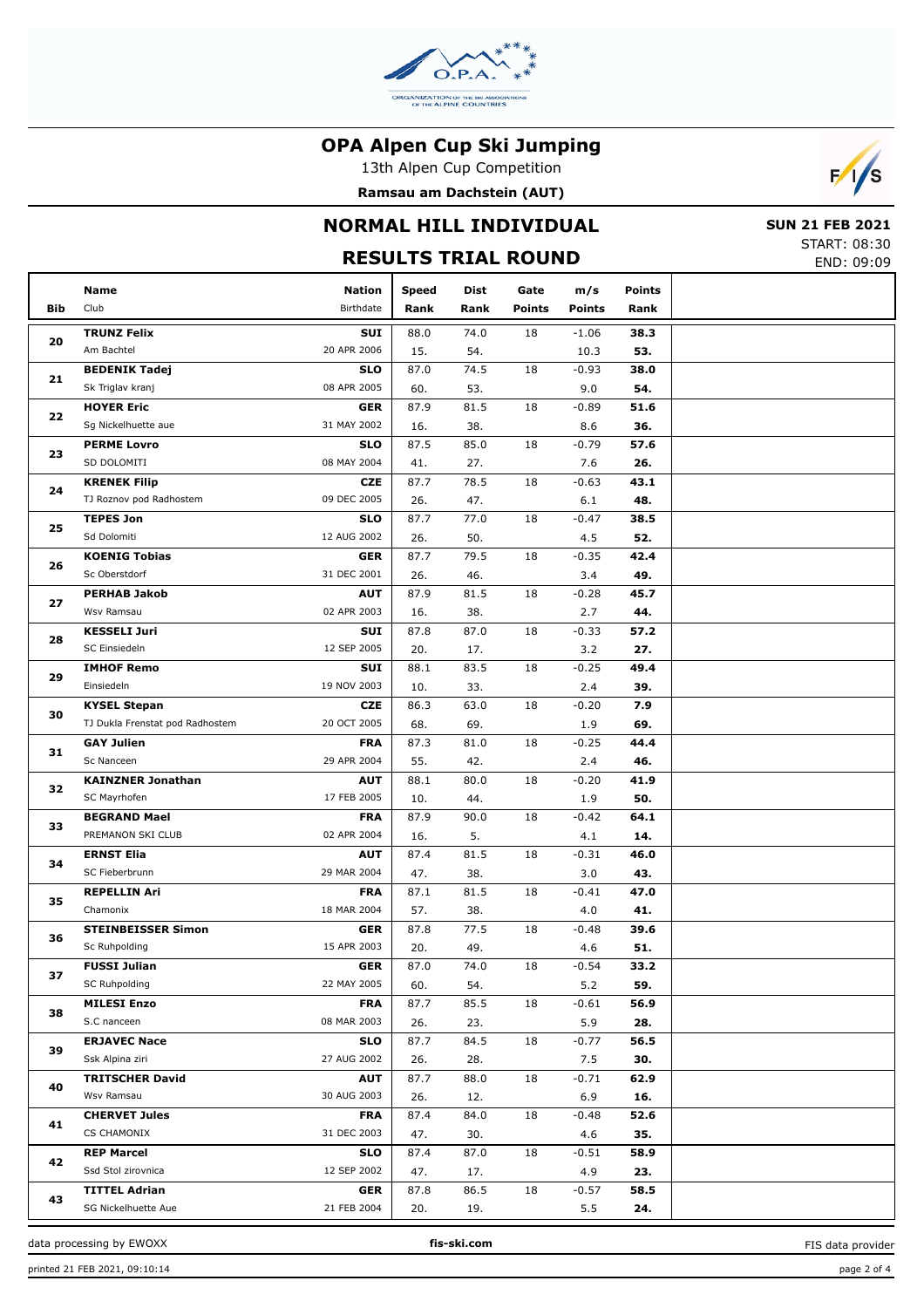

13th Alpen Cup Competition

**Ramsau am Dachstein (AUT)**



### **NORMAL HILL INDIVIDUAL**

# **RESULTS TRIAL ROUND**

 **SUN 21 FEB 2021** START: 08:30 END: 09:09

|     |                                                       |                           |              |      |               |               |               | END. 09.09 |
|-----|-------------------------------------------------------|---------------------------|--------------|------|---------------|---------------|---------------|------------|
|     | Name                                                  | Nation                    | <b>Speed</b> | Dist | Gate          | m/s           | <b>Points</b> |            |
| Bib | Club                                                  | Birthdate                 | Rank         | Rank | <b>Points</b> | <b>Points</b> | Rank          |            |
|     | <b>WASSER Yanick</b>                                  | SUI                       | 87.8         | 82.0 | 18            | $-0.67$       |               |            |
| 44  | Einsiedeln                                            | 27 MAY 2004               | 20.          |      |               |               | 50.5          |            |
|     |                                                       | <b>CZE</b>                |              | 37.  |               | 6.5           | 38.           |            |
| 45  | <b>HAUSER Krystof</b><br>TJ Dukla Liberec             | 29 DEC 2002               | 87.4         | 80.5 | 18            | $-0.86$       | 49.3          |            |
|     |                                                       |                           | 47.          | 43.  |               | 8.3           | 40.           |            |
| 46  | <b>HETTICH Tim</b><br>Ski Team schonach rohrhardsberg | <b>GER</b><br>03 MAY 2002 | 87.7         | 85.5 | 18            | $-0.93$       | 60.0          |            |
|     |                                                       |                           | 26.<br>87.7  | 23.  |               | 9.0           | 20.           |            |
| 47  | <b>ZUPAN Ozbe</b><br>Nsk Trzic fmg                    | <b>SLO</b><br>07 APR 2003 |              | 89.0 | 18            | $-0.85$       | 66.2          |            |
|     |                                                       |                           | 26.          | 9.   |               | 8.2           | 8.            |            |
| 48  | <b>LACROIX Olan</b><br>Les Diablerets                 | SUI<br>21 MAR 2001        | 88.1         | 83.5 | 18            | $-0.89$       | 55.6          |            |
|     |                                                       |                           | 10.          | 33.  |               | 8.6           | 31.           |            |
| 49  | <b>JEGLIC Timotej</b>                                 | <b>SLO</b>                | 87.4         | 88.0 | 18            | $-0.88$       | 64.5          |            |
|     | Ssk Ilirija                                           | 21 MAR 2002               | 47.          | 12.  |               | 8.5           | 11.           |            |
| 50  | <b>AIGNER Xaver</b>                                   | <b>AUT</b>                | 87.8         | 90.0 | 18            | $-0.78$       | 67.6          |            |
|     | Kitzbueheler Ski Club - KSC                           | 06 APR 2002               | 20.          | 5.   |               | 7.6           | 5.            |            |
| 51  | <b>WAKOLBINGER Lukas</b>                              | <b>AUT</b>                | 88.2         | 88.0 | 18            | $-0.87$       | 64.4          |            |
|     | UVB Hinzenbach                                        | 02 OCT 2001               | 6.           | 12.  |               | 8.4           | 13.           |            |
| 52  | <b>GRUNDMANN Paul Justus</b>                          | <b>GER</b>                | 87.1         | 86.0 | 18            | $-0.88$       | 60.5          |            |
|     | Sc Steinbach-hallenberg                               | 26 MAY 2003               | 57.          | 22.  |               | 8.5           | 19.           |            |
| 53  | <b>KOGLER Elias</b>                                   | <b>AUT</b>                | 88.2         | 84.5 | 18            | $-0.94$       | 58.1          |            |
|     | Kitzbueheler Ski Club - KSC                           | 22 APR 2003               | 6.           | 28.  |               | 9.1           | 25.           |            |
| 54  | <b>LIPOVSEK ROCNIK Miha</b>                           | <b>SLO</b>                | 88.2         | 86.5 | 18            | $-0.94$       | 62.1          |            |
|     | Sk Zagorje                                            | 14 AUG 2003               | 6.           | 19.  |               | 9.1           | 17.           |            |
| 55  | <b>HLADNIK Matic</b>                                  | <b>SLO</b>                | 87.5         | 88.0 | 18            | $-0.88$       | 64.5          |            |
|     | ND Ratece Planica                                     | 18 OCT 2002               | 41.          | 12.  |               | 8.5           | 11.           |            |
| 56  | <b>BRAUN Finn</b>                                     | <b>GER</b>                | 87.9         | 84.0 | 18            | $-0.89$       | 56.6          |            |
|     | Sv Baiersbronn                                        | 14 JAN 2002               | 16.          | 30.  |               | 8.6           | 29.           |            |
| 57  | <b>BARTOLJ Maksim</b>                                 | <b>SLO</b>                | 88.2         | 85.5 | 18            | $-0.88$       | 59.5          |            |
|     | Ssk Ilirija                                           | 01 MAY 2003               | 6.           | 23.  |               | 8.5           | 21.           |            |
| 58  | <b>ZAVRSNIK Gorazd</b>                                | <b>SLO</b>                | 87.5         | 89.5 | 18            | $-0.79$       | 66.6          |            |
|     | Ssk Ljubno btc                                        | 21 APR 2003               | 41.          | 8.   |               | 7.6           | 7.            |            |
| 59  | <b>GEYER Luca</b>                                     | <b>GER</b>                | 88.1         | 84.0 | 18            | $-0.70$       | 54.8          |            |
|     | Wsv 08 lauscha                                        | 19 JUL 2002               | 10.          | 30.  |               | 6.8           | 33.           |            |
| 60  | <b>KULMITZER Dominik</b>                              | <b>AUT</b>                | 87.7         | 85.5 | 18            | $-0.87$       | 59.4          |            |
|     | SC Egg                                                | 12 AUG 2002               | 26.          | 23.  |               | 8.4           | 22.           |            |
| 61  | <b>OBLAK Rok</b>                                      | SLO                       | 88.3         | 88.0 | 18            | $-0.76$       | 63.4          |            |
|     | Ssk Alpina ziri                                       | 16 JUL 2001               | 3.           | 12.  |               | 7.4           | 15.           |            |
| 62  | <b>ZIMMERMANN Raffael</b>                             | <b>AUT</b>                | 87.4         | 86.5 | 18            | $-0.94$       | 62.1          |            |
|     | Nordic Team Absam                                     | 17 AUG 2003               | 47.          | 19.  |               | 9.1           | 17.           |            |
| 63  | <b>HOFER Michael</b>                                  | <b>AUT</b>                | 87.7         | 88.5 | 18            | $-0.83$       | 65.0          |            |
|     | UVB Hinzenbach                                        | 22 AUG 2002               | 26.          | 10.  |               | 8.0           | 10.           |            |
|     | <b>EKART Taj</b>                                      | <b>SLO</b>                | 88.3         | 90.0 | 18            | $-0.70$       | 66.8          |            |
| 64  | <b>Ssk Menges</b>                                     | 15 JUL 2004               | 3.           | 5.   |               | 6.8           | 6.            |            |
|     | <b>GRILC Tjas</b>                                     | <b>SLO</b>                | 88.7         | 91.5 | 18            | $-1.01$       | 72.8          |            |
| 65  | Ssd Stol zirovnica                                    | 03 SEP 2001               | 1.           | 4.   |               | 9.8           | 4.            |            |
|     | <b>SPIEWOK Simon</b>                                  | GER                       | 88.3         | 96.0 | 18            | $-1.03$       | 82.0          |            |
| 66  | Tus Neuenrade                                         | 12 JAN 2002               | 3.           | 1.   |               | 10.0          | 1.            |            |
|     | <b>SCHUSTER Jonas</b>                                 | <b>AUT</b>                | 88.6         | 92.5 | 18            | $-1.07$       | 75.4          |            |
| 67  | SV Innsbruck Bergisel                                 | 25 AUG 2003               | 2.           | 3.   |               | 10.4          | 2.            |            |

data processing by EWOXX **fis-ski.com**

FIS data provider